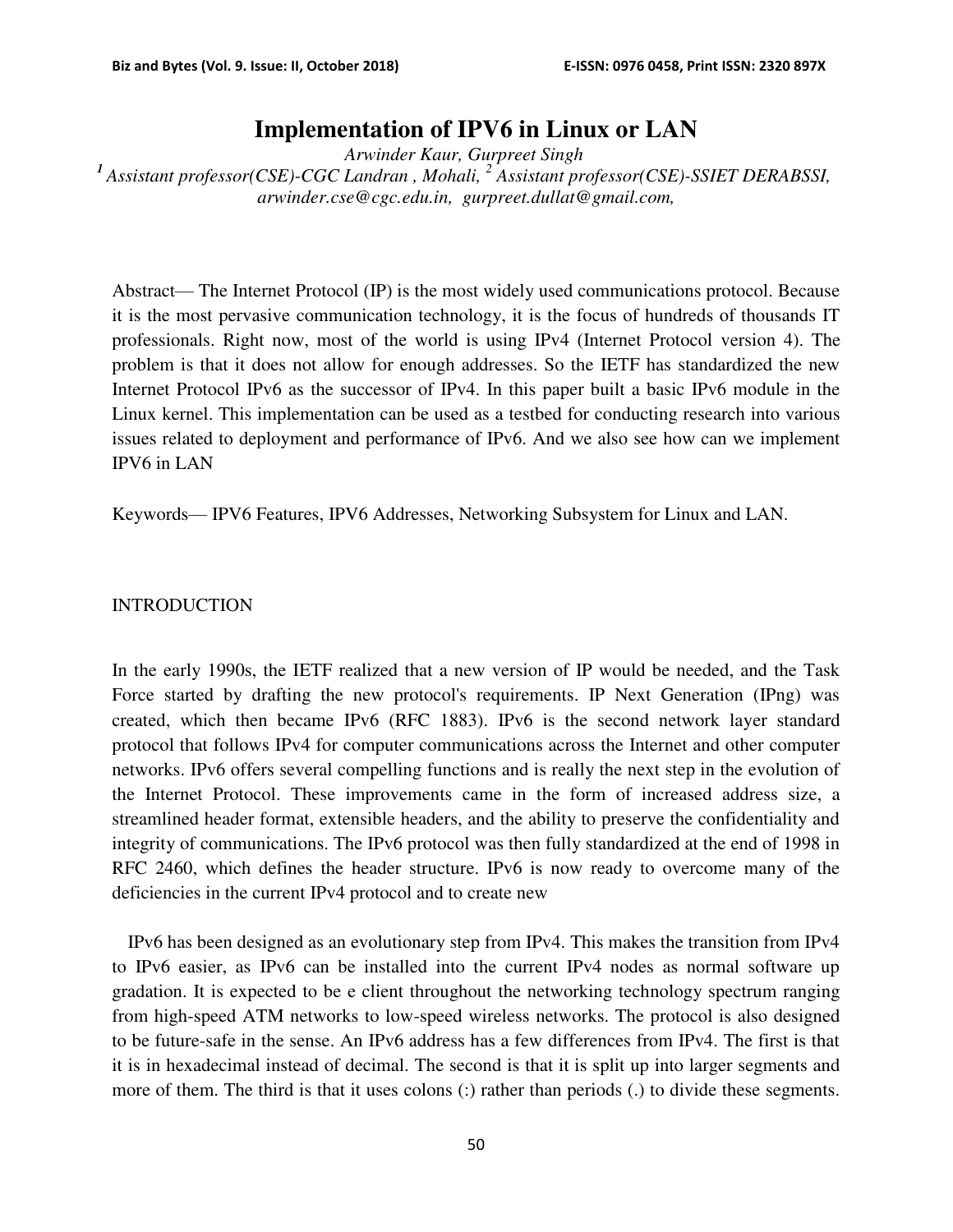In the end, one does not resemble the other. This is good because it prevents confusing the two. [1]

# **Features of IPV6**

The most important features in IPV6 which are distinctive in comparison with IPV4.

1. *Simple Header Format***:** The IPv6 header is much simpler that that of IPv4. Considering the address size (128 bits), the IPv6 header is very small (40 bytes). All the IPv4 header ends that are not e actively used have been deleted. As far as possible bit ends have been avoided. Fields are aligned to facilitate extraction of maximum performance out of 64-bit architectures.

2*. Address Spaces***:** The addressing architecture of IPv6 is denied in [Hin95]. The main change has been the in the length of the address. The choices were 64 and 128 bits. Huitema in [C94] argues that 128 bits of address length is a safer choice and will provide with more than enough addresses. So the IPv6 addresses are standardized at 128 bits. As noted earlier, the actual efficiency of address allocation suffers, if we were to allocate addresses in such a manner to allow aggregation of routing information. But Huitema's calculations show that, even in the most pessimistic case we will have a total of 8x1017 addresses. The most optimistic estimate puts the total addresses at 2x1033. The preferred textual representation of an IPv6 address is of the form x:x:x:x:x:x:x:x. Each x designates the hexadecimal representation of a 16-bit quantity. Continuous run of zeros can be abbreviated by a \::". But it can appear only once. Embedded IPv4 addresses can be written in the well known dotted decimal notation, like x:x::a.b.c.d (IPv4 addresses always occupy the last 4 bytes.)

3*. Routing***:** The basic routing remains same as IPv4 routing under the CIDR. All the major routing protocols that support classless routing will work with a few, simple changes, like changing the address length to 128 bits from 32 bits.

IPv6 introduced a simple, but powerful routing feature in the form of a new routing header to be added after the IPv6 header in a packet. This header is identified by a value of 43 in the immediately preceding header. It allows the sender to choose a variant of router behavior by setting the routing data appropriately. This type is carried in the Routing Type elide. The intermediate nodes will check this type, and interpret the rest of the elides accordingly. On encountering a non-empty routing header of unknown type, the routers are required to send an ICMPv6 parameter problem message back to the source. Like all other extension headers, this header too contains the standard elides, Next Header and the Header Length.

# 4 *QoS Handling***:**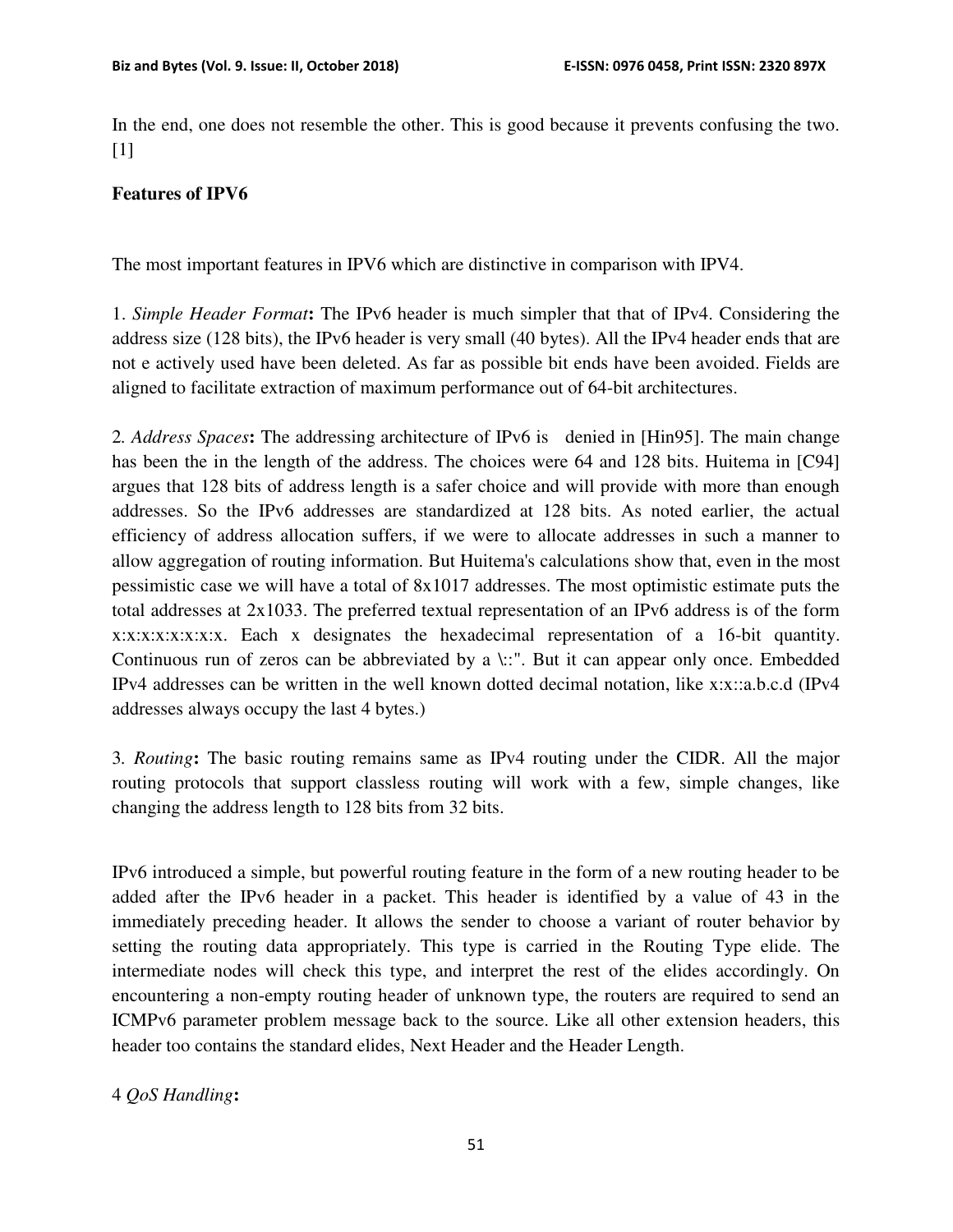IPv4 supports only two simple QoS classes: low delay and high throughput. Even these two classes are not supported by typical routers. They processed the packets essentially in FIFO order. To implement support for more sophisticated QoS classes, the routers should use some sort of a priority queuing, instead of simple FIFO.

### *Priority*

The router should be able to find out what kind of data a packet is carrying, before it can decide upon the special treatment or the priority, for that packet. This information is being encoded in the Topsfield of the IPv4 header, but as mentioned above, this allowed only two values to choose from, providing a crude classification. The IPv6 allocated 4 bits for denoting the priority class, allowing a much ner classification with 16 priority classes. They are split evenly between traffic that backs-down as a response to congestion and the traffic that does not respond to congestion. TCP traffic is an example for the rest kind, and UDP traffic is an example for the second kind. There is no relative priority denied between these two main subclasses. Different priority classes defined can be found in.

# *Flow ID*

In some cases, knowing just the priority class may not. For example, some classes of traffic, like constant bit rate audio can be served better if, we can make some pre-assignment or reservation of resources. Reservation protocols like RSVP can reserve resources all along the path, but there should be a way to identify all the datagram's that should be allowed to use these reservations. So all the packets that are going to utilize these reservations, should present some identification to the routers. In other words we should have a way to associate a datagram to a logical. [3]

# **5.** *MISCELLANEOUS FEATURES:*

#### *Security & Authentication*

The IPv6 provides framework for the implementation of authentication and security separately.

The Authentication Header (AH) provides for conveying the information relating to authentication. Though this header is designed to be algorithm independent, the use of keyed MD-5 algorithm is advocated. Authentication allows the destination to verify and be sure about the sender as well as the integrity of the datagram.

The other mechanism is called the Encapsulating the Security Payload (ESP). This provides the confidentiality. The standard DES encryption algorithm will be used to encrypt the message.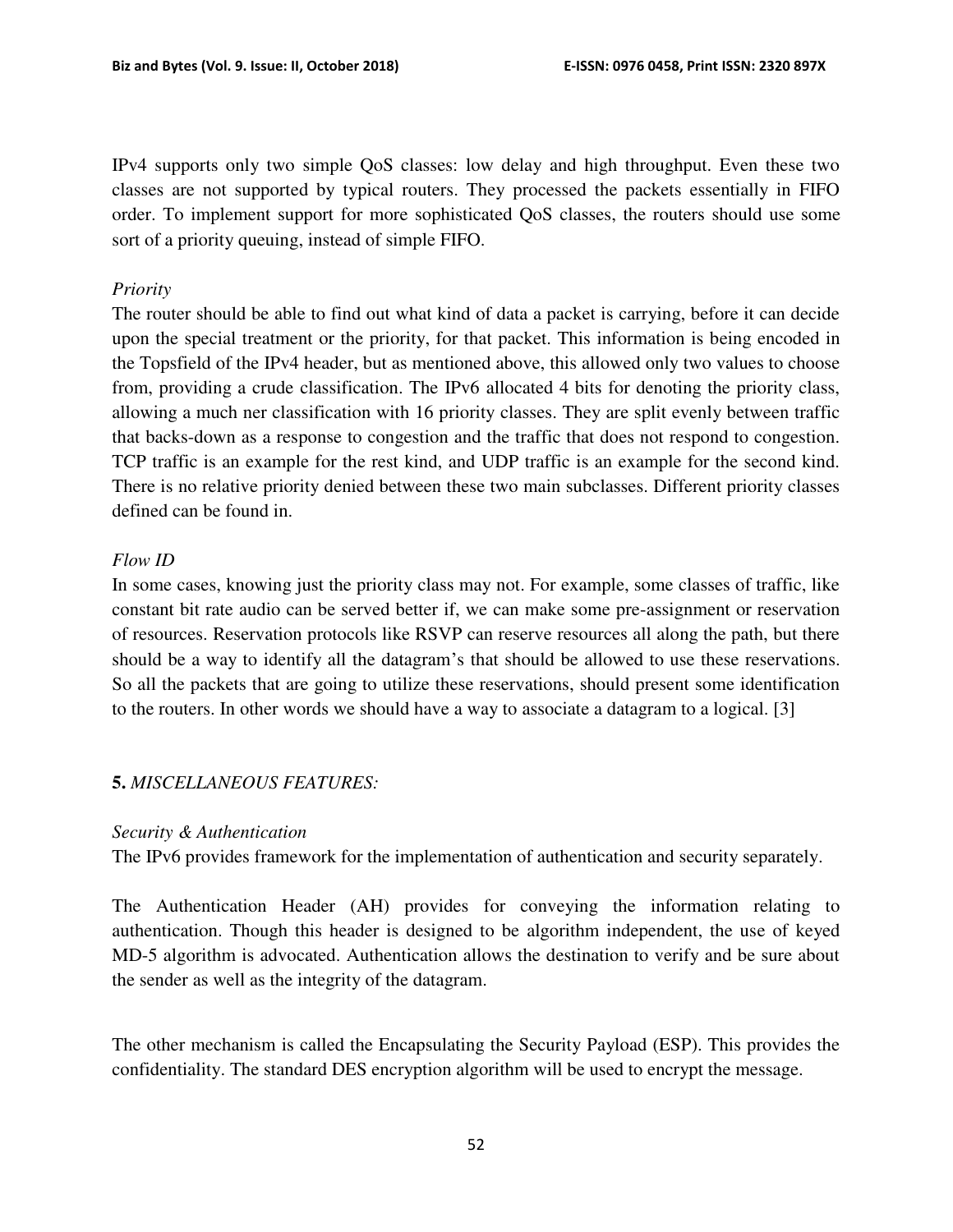No specific key distribution algorithm is made standard as yet, but the AH allows both host-tohost and user-to-user keying.

These two mechanisms open up a lot of new possibilities like, corporate virtual networks that use public data carriers, electronic commerce, etc [2].

#### II ARCHITECTURE OF ADDRESSES

An IPv6 address has a few differences from IPv4. The first is that it is in hexadecimal instead of decimal. The second is that it is split up into larger segments and more of them. The third is that it uses colons (:) rather than periods (.) to divide these segments. In the end, one does not resemble the other. This is good because it prevents confusing the two.



Hexadecimal is better than decimal for a few reasons. For one, it takes up less space. The number "255″ is "FF" in hex; that is %50 smaller. Hexadecimal also relates more closely to binary. The number "1111" is "15" in decimal but "F" in hex. So "111111111" is "FF" in hex, which is a much cleaner conversion than "255″ is. The downside is that humans typically think in decimal, so working with hex takes some getting used to.

IPv6 has a much larger address size. It has eight sections to it. IPv4 had half of that. The sections themselves are larger too: each one has four digits. IPv4 could only have three, and that only went to 255 tops. It should be obvious why this new address can afford all the room we have come to need. Hopeful it will for a long time. Here is a sample address. FF00:00FF:0000:0000:0000:02f3:0000:0001.

At this point, you may begin to see the down side to IPv6: it is long and hard to remember. To make them more human readable, there are a few conventions to short address when you have a lot of zeros present. First of all, you can skip leading zeros, so "0001″ becomes "1″ and "02f3″ becomes "2f3″ (IPv4 did this too). Second, groups of all zeros can be abbreviated to "::" (a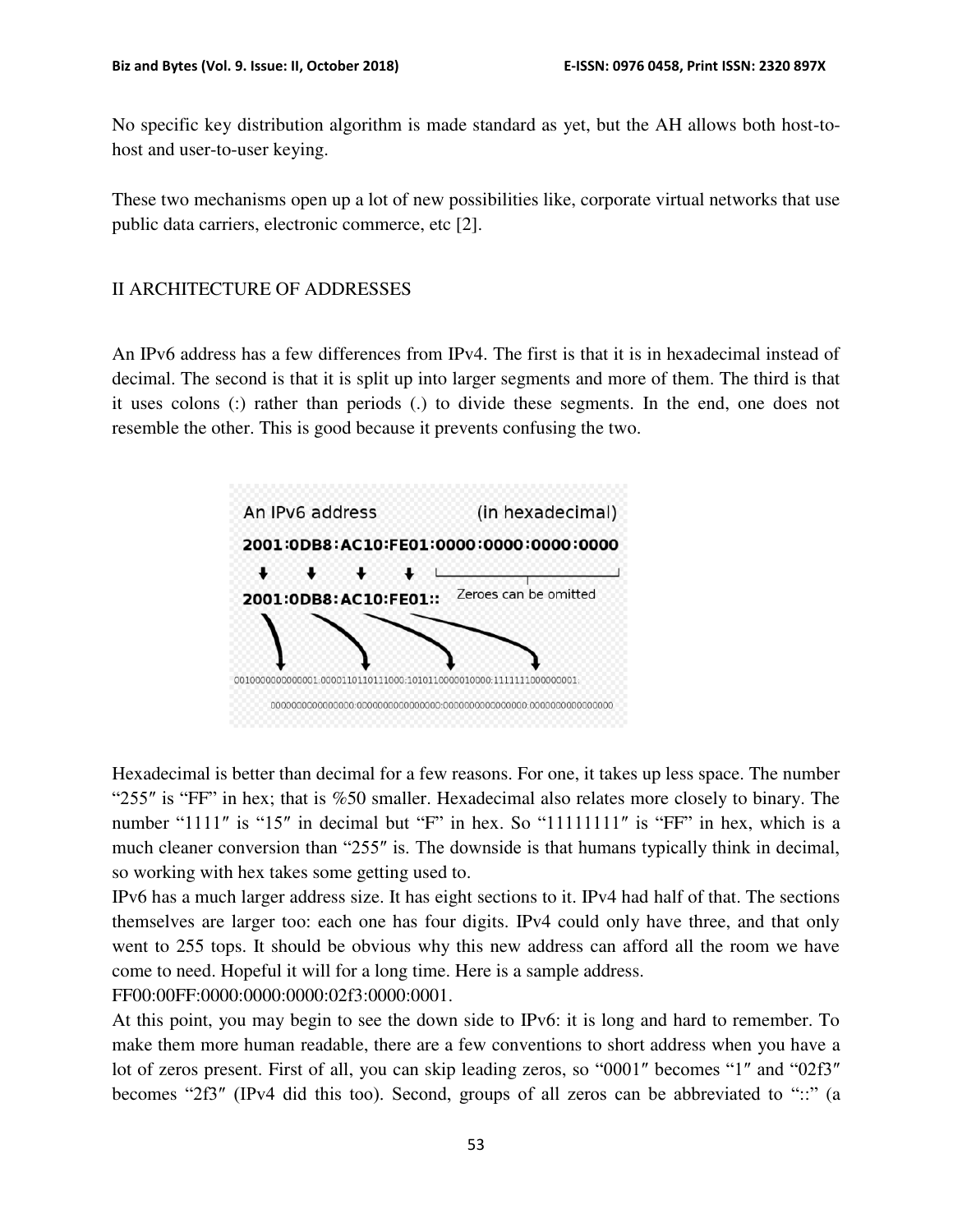double colon) once; you put nothing there. That makes ":0000:0000:0000:" reduce to "::" but ":0000:" cannot as it would be ambiguous. You can apply the first rule, making it ":0:" now. Putting all these rules into place gives us the following address.

FF00:FF::2f3:0:1

This address is about as long as an IPv4 number. Notice how the "00FF" shrank to "FF" and the "FF00″ did not. That was done intentionally to show the difference between leading and trailing zeros.

# **III. Header Comparison between IPV6 & IPV4 [4]**



# **IPv4 and IPv6 Header Comparison**

Fig.1 Header format

# *1. Networking Implementations*

There are two major styles of network protocol management in unixen, BSD Sockets and streams BSD sockets were introduced with 4.2 BSD in 1983, and streams with SVR3 in 1986. While streams provide a very nice API to add more protocols and device drivers, they tend to lose on performance when compared to sockets.

# *2. Networking API*

In order to use networking protocols among other things, 4.2 BSD introduced the socket API. SVR3 also introduced another API called TLI3. However they are independent of networking implementation inside the kernel. A TLI API actually can be provided over sockets implementation and a socket API can be implemented on streams.

# 3. *Linux*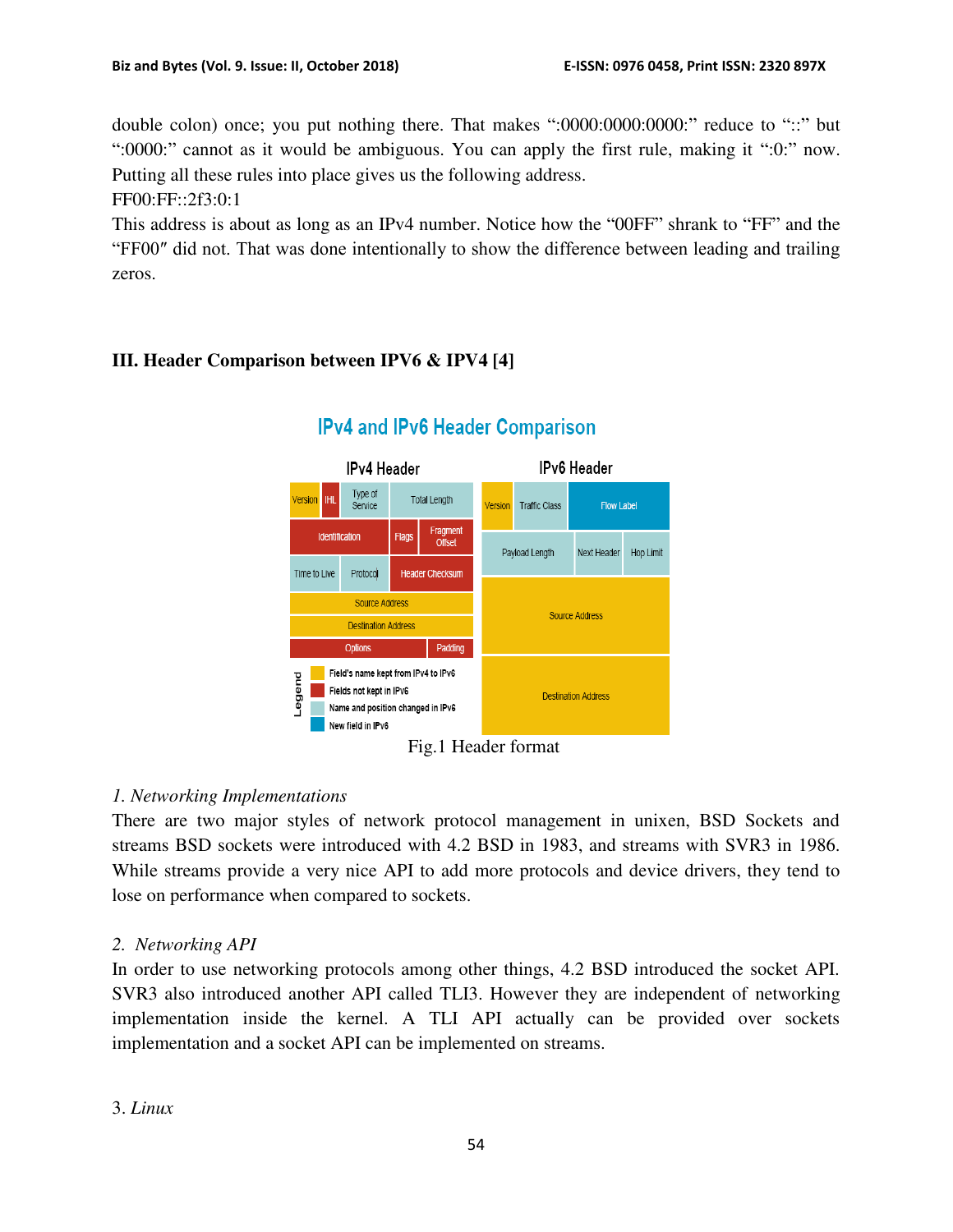Linux implements the networking subsystem based on BSD sockets. The networking architecture of Linux is fairly object oriented. It is designed to support many different communication protocols. A typical Linux kernel can be running TCP/IP, IPX, DECNET, UNIX, and many more communication protocols simultaneously. The IPv6 implementation in Linux is still under development. The current stable kernel, Linux 2.4, is missing many IPv6 extensions and does not confirm to all drafts and RFCs. This project actually is a study of the Linux kernel. [5]

# V**.** PROCESS OF IMPLEMENTATION

#### *A. Socket Communication:*

Communication using sockets follows the client server model. The server process creates a socket and listens on the socket. For a protocol such as TCP/IPv6, the client process creates a socket and connects to the server socket. Once the connection is established, the processes can send messages to each other using **send** or **write** system call. After the data has been written on the socket, the following actions take place within the kernel.

# *B. Network Buffers*

Network buffers are control structures with a block of shared memory which store incoming or outgoing packets. One of the main use of buffers is to avoid unnecessary copy of data. In the kernel a complete copy of the packet is done only a minimum required number of times, once from the user-space to the kernel-space and then from the kernel-space to the interface. In between, protocols look at the whole packet only if it is needed. [6]

# *C. Protocols*

When a socket is to be created, it is supplied with an argument to identify its type. Various types of sockets supported by the Linux kernel are listed in the socket man page5. Socket type specifies the communication semantics of the socket. INET6 support three socket types. Stream sockets,

Datagram sockets and raw sockets. Stream sockets are used for TCPv6, datagram sockets are used for UDPv6 and raw sockets are to send IPv6 packets directly6. The socket API specifies some basic.

The sendmsg and rcvmsg functions are used to send packets from the protocol family layer to the socket layer, and receive packets from the socket layer to the protocol family layer respectively. INET6 declares two proto\_ops structures. One is inet6\_stream\_ops for stream sockets, and the other one is inet6\_dgram\_ops for datagram and raw sockets. These are shown in appendix. struct proto\_ops {

int family;

...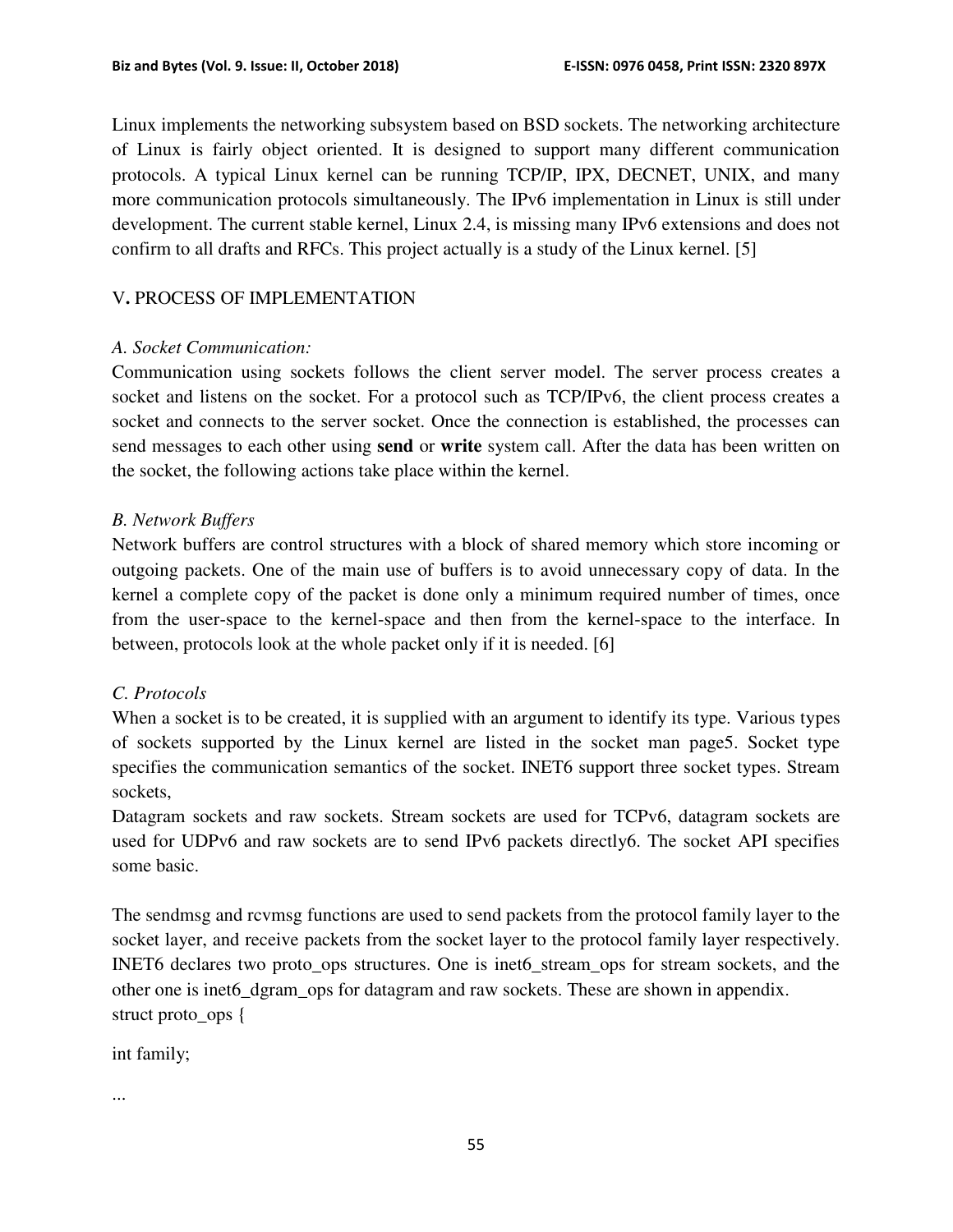int (\*sendmsg) (struct kiocb \*iocb, struct socket \*sock,

struct msghdr \*m, int total\_len);

int (\*recvmsg) (struct kiocb \*iocb, struct socket \*sock,

...

};

D. Packet

\_When a packet arrives on the interface, the device driver receives it. After processing the packet it has to place the packet in the input queue of the appropriate protocol. Various data link level protocols define ways of identifying network protocols. For example, IEEE 802.3 identifies IPv6 packets with a constant 0x86DD (hex) in the Ethernet header. The constant in Linux is called ETH\_P\_IPV6 and is defined in include/linux/if\_ether.h

packet\_type

```
struct packet_type
```
{

```
unsigned short type; /* This is really htons(ether_type) */
```
struct net device \*dev; /\* Device on which packet can be recieved

NULL is a wildcard here \*/

int (\*func) (struct sk\_buff \*, struct net\_device \*,

struct packet\_type \*);

/\* Packet Type Handler. \*/

void \*data;

/\* Private to the packet type \*/

struct packet type \*next;

};

#### VI. INET6

Although INET6 is a family of protocols which sends IPv6 packets to the interface layer, neither IPv6 is completely a part of the INET6 framework, nor is the entire INET6 framework a part of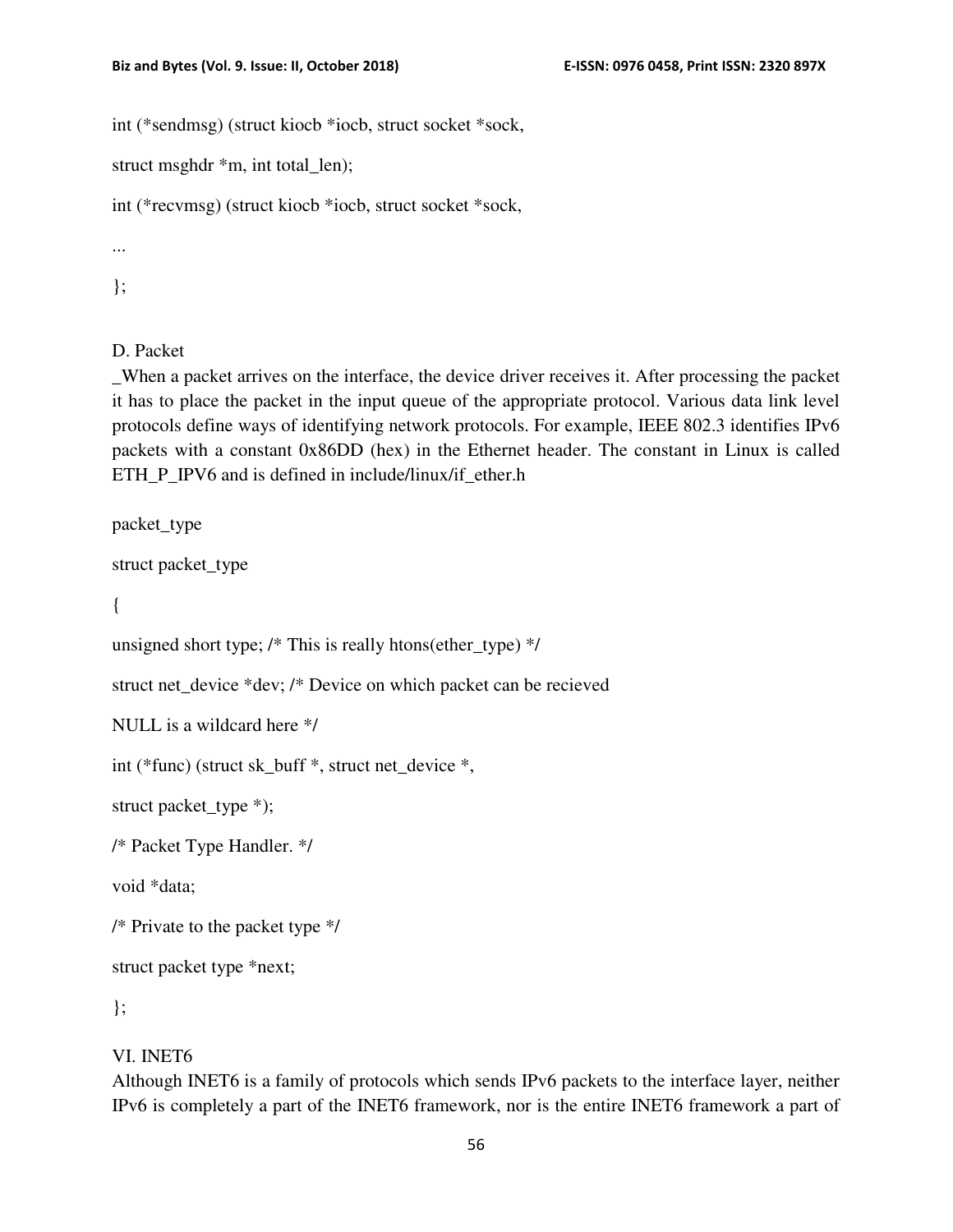IPv6. In this section we look at organization of various protocols in INET6.

#### *INET6 Layer*

The entire INET6 family together with its protocols can be seen as a protocol layer in the kernel.



INET6 sockets are sockets belonging to the INET6 family. As mentioned before INET6 supports stream, datagram and raw sockets. INET6 protocols represent various IPv6 packet types. Extension headers are also treated as different protocol inside INET6 layer. The network layer take packets from INET6 protocols, add the IPv6 header to them, and send them to the interface layer. This layer is also responsible for receiving incoming packets from the interface layer and sending them

to INET6 protocols.

#### *E. Proto Structure*

The proto structure is the transition point between the socket layer and the protocol layer. It specifies functions which are used to communicate with the proto\_ops structure in the socket layer. INET6 declares separate proto structures for TCP, UDP and RAW sockets.[7]

| proto   Description                                    | file |
|--------------------------------------------------------|------|
| rawv6_prot   RAW proto structure   net/ipv6/raw.c      |      |
| tcpv6_prot   TCP proto structure   net/ipv6/tcp ipv6.c |      |
| udpv6_prot   UDP proto structure   net/ipv6/udp.c      |      |

#### VII. LOCAL SETUP FOR IPV6

In any campus network consists of a backbone Ethernet, to which all individual department Ethernets are connected via IPv4 routers. We chose two machines, one on CSE net and second on EE net, to act as IPv6 routers. We joined these two machines with a bidirectional tunnel comprising of two unidirectional IPv6/IPv4 tunnels (v6tunl). We also have one simple host on each of the two networks. Addresses assigned to these machines are shown in the following table. Constituent machines of 6Bone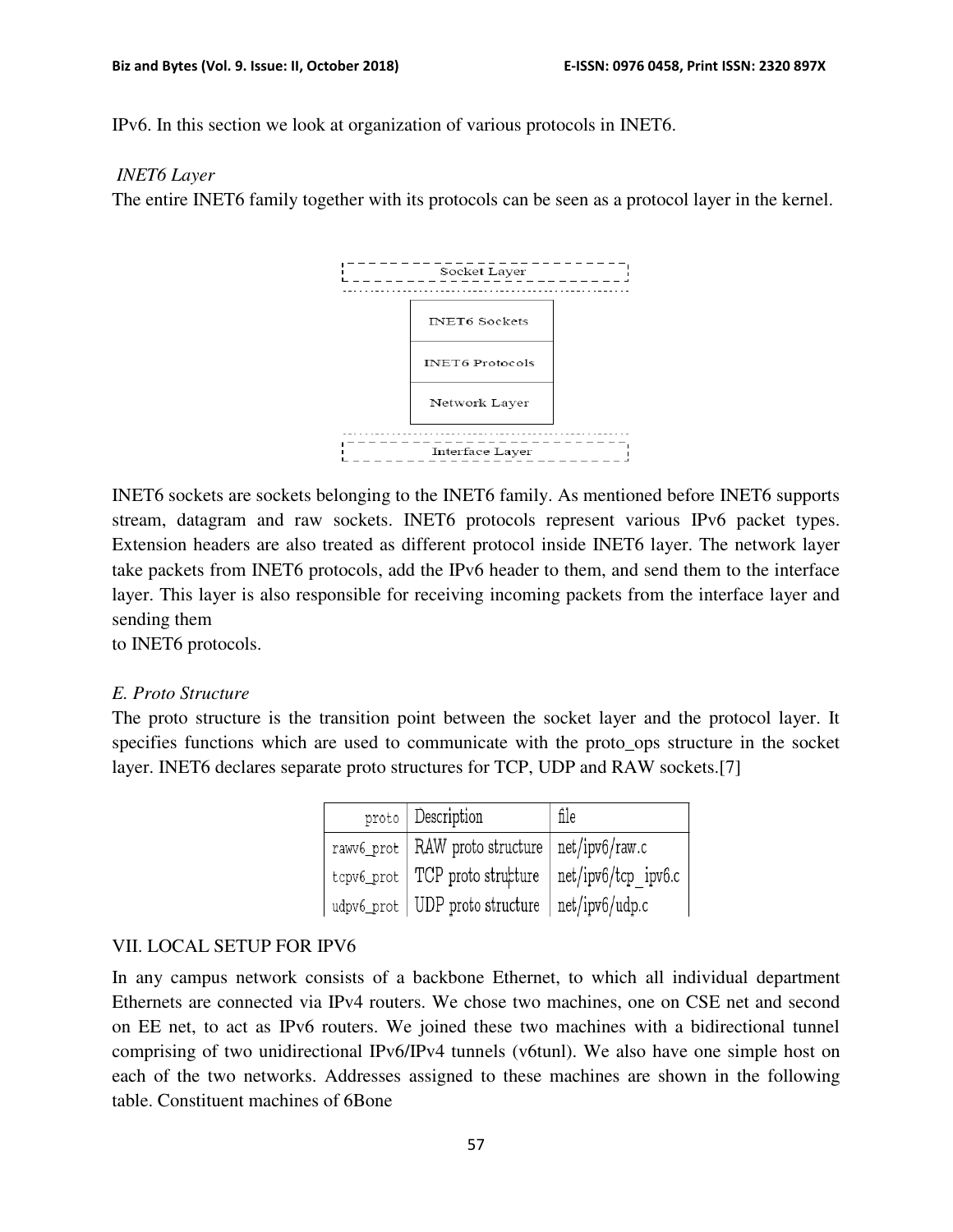| Constituent Machines of 6Bone |                     |                                                           |  |
|-------------------------------|---------------------|-----------------------------------------------------------|--|
|                               | Name   IPV4 Address | Site Local IPV6 Address                                   |  |
| CSE.                          |                     | 192.168.25.112   FEC9:6164:6F752:6555:1:0000:COOF:00D9    |  |
| EE                            |                     | 192.168.52.16   FEC9:6164:6F72:6555:1:0000:0080:4800:39bE |  |

#### VIII. UTILITIES IN LINUX FOR IPV6

#### *THE /PROC \_LE SYSTEM INTERFACE*

The /proc \_le system started as a pseudo \_le system under VFS, with the main aim to provide a \_le system interface to the virtual memory of the active processes. In this \_le system, which is traditionally mounted on /proc, a process is represented as a \_le under /proc directory with its process ID forming the name. For example, reading the \_le /proc/43, from the beginning, is equivalent to reading the virtual memory of the process with ID 43 starting at the virtual address zero. The process can be manipulated in a variety of ways by executing appropriate ioctl commands on the \_le descriptor obtained by opening the corresponding \_le in the /proc \_le system. Thus this interface forms a superset of the process manipulating system call ptrace. [8]

#### CONCLUSION:

We have successfully implemented the basic IPv6 in Linux, as a new protocol family. An enhanced version of the popular BSD API is also provided. Applications could access the protocol module through the raw socket interface of this API and could communicate with each other. We have also implemented a minimal IPv6 router. This router uses CIDR style of routing and could forward packets between IPv6 networks. We provided the functionality of source routing also, which is going to aid in experimenting and conducting research into issues like mobility etc. We could use the existing routing infrastructure by implementing a tunnel driver that tunnel IPv6 packets in IPv4 routing domains. This helps in connecting island of IPv6 networks through the IPv4 networks.

#### **REFERENCES**

- [1] http://www.networkworld.com/subnets/cisco/121908-ch1-ipv6-security.html
- [2] Thesis submitted on IPV6 implementaion by Jay Ram in IIT Kanpur.
- [3] file:///C:/Documents%20and%20Settings/Administrator/Desktop/ipv6/An%20Introduction% 20to%20IPv6.htm.
- [4] Introduction to IPV6 by Philip Smit  $\langle pfs@cisco.com\rangle$ .
- [5] Study of IPV6 implementatoin by Emaunela LIns and Saurabh Aggarwal.
- [6] Tigran Aivazian. Linux kernel 2.4 internals. Available at http://tldp.org/guides.html.
- [7] Conta and S. Deering. RFC 2463: Internet control message protocol (icmpv6) for the